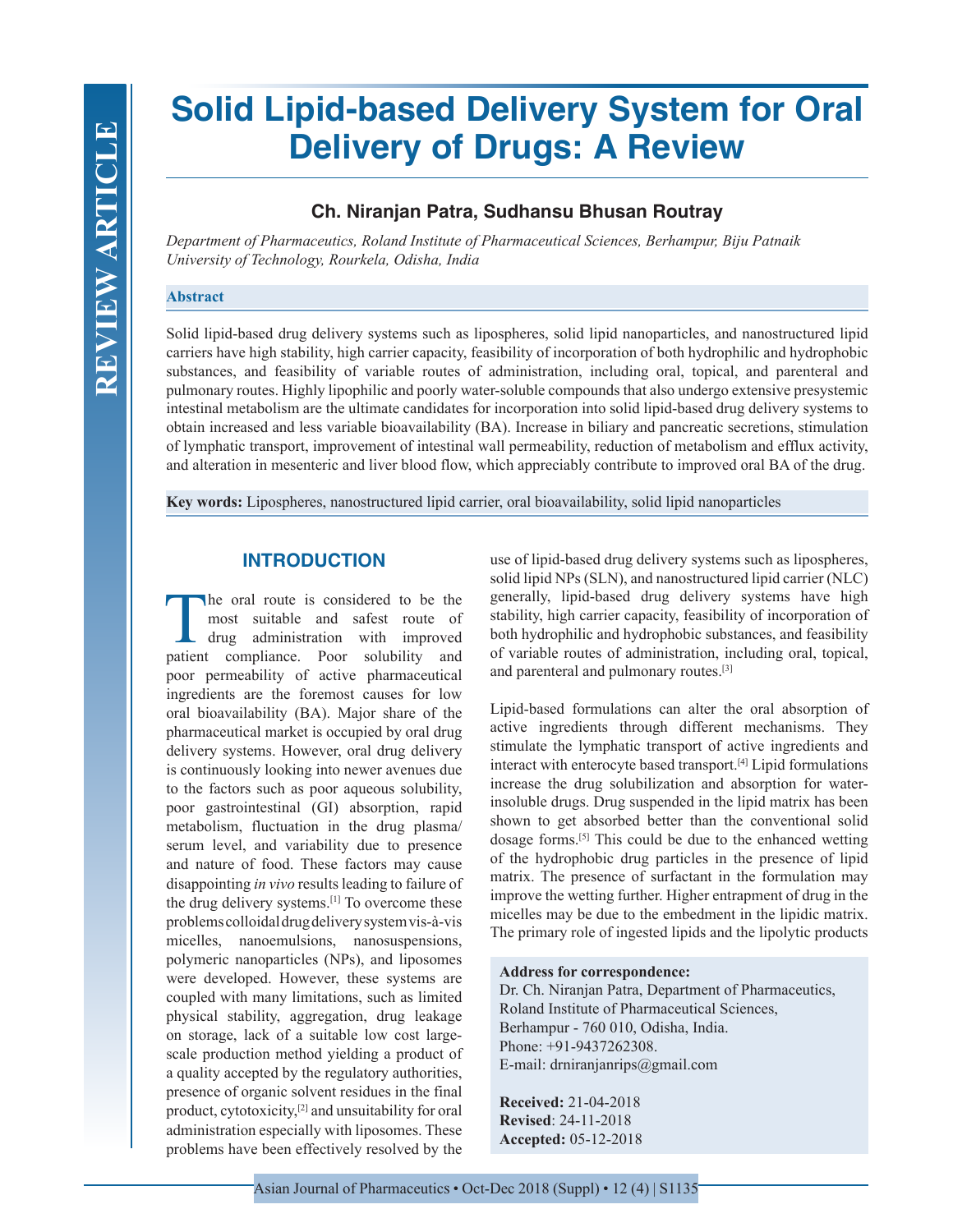is to impact the drug dissolution of poorly water-soluble drugs by forming different colloidal particles with bile components, which are able to maintain a larger quantity of hydrophobic drugs in solution through micellar solubilization.<sup>[6]</sup>

Lipospheres, SLN and NLC are the analogous drug delivery systems made of solid lipids having a range of properties. The main reasons for the development of solid lipid-based DDS are combinational advantages from different carrier systems such as liposomes and polymeric NPs. Similar to nanoemulsions and liposomes, they are composed of physiologically accepted biocompatible excipients (fatty acids and lipids). Identical to polymeric NPs, their solid matrix can effectively protect the incorporated active ingredients against chemical degradation under harsh biological milieu and provide modulation of the drug release profiles. Further, they can be manufactured at a large industrial scale. In the present review article, the authors have focused on solid lipid-based delivery system for oral delivery of drugs.

#### **Lipospheres**

Lipospheres are lipid-based water dispersible solid particles of size between 0.01 and 100  $\mu$ m in diameter composed of a solid hydrophobic lipid core (triglycerides), stabilized by a layer of phospholipid molecules embedded in their surface. The lipospheres are suitable for oral, parenteral, and topical drug delivery of active pharmaceutical ingredients and are designed to overcome the drawbacks associated with colloidal systems.[7] The internal core contains the active pharmaceutical ingredient dissolved or dispersed in the solid fat matrix.[8] Various lipospheres have been used for the controlled delivery of various types of drugs including anti-inflammatory compounds, local anesthetics, antibiotics, and anticancer agents, as well as carriers of vaccines and adjuvants.[9] Advantages of the use of lipospheres for oral administration include the possibility for drug protection from hydrolysis, as well as increased drug BA and prolonged plasma levels.<sup>[10]</sup> In addition, the matrix is composed of physiological components and/or excipients of accepted status (e.g., GRAS status), which reduces the risk for acute/chronic toxicity. Conversely, the disadvantages of such delivery systems are related mostly with their preparation techniques relating to high pressure and quick temperature changes and include high pressure induced drug degradation, lipid crystallization, gelation phenomena, and coexistence of several colloidal species.<sup>[11]</sup> These days, numerous techniques are employed to produce lipospheres, such as high-pressure homogenization (HPH), hot and cold homogenization, and solvent emulsification evaporation.<sup>[10]</sup> An alternative method is *in situ* preparation of lipospheres with a particle size below 100 nm. This method was developed using a dispersible preconcentrate system.[8] This pro-nanoliposphere is based on a solution containing the drug, triglyceride, phospholipid, and other additives in a mixture of common surfactants, and an organic solvent that is miscible with all components. This solution spontaneously forms NPs when gently mixed in an aqueous media, such as the upper GI lumen content.

#### **SLN**

SLNs are prepared from lipids which remain solid at room temperature and body temperature with sizes typically in the range of 50–1000 nm. Different solid lipids are used to prepare SLNs, such as witepsol,<sup>[12]</sup> Tripalmitin/Dynasan® 116,<sup>[13]</sup> Cetyl Alcohol,<sup>[14]</sup> Cetyl palmitate,<sup>[15]</sup> Compritol<sup>®</sup> 888 ATO,<sup>[16]</sup> Glyceryl monostearate,<sup>[17]</sup> Precirol® ATO5,<sup>[18]</sup> Trimyristin/Dynasan<sup>®</sup> 114<sup>[19]</sup> Tristearin/Dynasan<sup>®</sup> 118,<sup>[13]</sup> stearic acid,<sup>[14]</sup> and Imwitor<sup>®</sup> 900.<sup>[20]</sup> SLN formulations offer several advantages vis-à-vis protection of drug from light, moisture and chemicals, improvement in BA of lipophilic drugs, scaling up of the preparation technique to industrial scale, and use of organic solvents can be avoided to produce SLNs. SLN are also associated with several limitations such as presence of high amount of water, lower drug-loading capacity due to crystalline structure of solid lipid and expulsion of encapsulated drug. Storage may lead to change in drug release profile, polymorphic transitions, particle growth and gelation of the dispersion.

## **NLC**

NLCs have been developed by mixing different lipid molecules to create a lipid particle matrix as imperfect as possible. In general, solid and liquid (oil) lipids are mixed to produce NLCs that are still solid at room temperature as well as at body temperature.<sup>[18]</sup> Due to many imperfections in NLCs, drug-loading capacity is enhanced, and drug expulsion during storage is minimized. NLCs offer several advantages $[2]$  such as drug-loading capacity are better than SLNs, drug release profile can be easily modulated, drug leakage during storage is lower than SLNs, and production of final dosage forms (e.g., tablets, capsules) is feasible.

## **Mechanisms of oral absorption of solid lipid-based drug delivery systems**

High solubility and permeability are considered prerequisites for GI absorption of drugs. Many drugs have exhibited poor and uneven BA due to their poor aqueous solubility.[21] Coadministration of high-fat meals may enhance the BA of such drugs. Ingestion of a high-fat meal leads to prolongation of residence time of GI tract, increase in biliary and pancreatic secretions, stimulation of lymphatic transport, improvement of intestinal wall permeability, reduction of metabolism and efflux activity, and alteration in mesenteric and liver blood flow, which appreciably contribute to improved oral BA of the drug.[22] Therefore, the design of lipid-based formulations may reduce the inherent limitations of slow and incomplete dissolution of poorly soluble drugs and facilitate the formation of solubilized phases from which absorption may occur. Drug is absorbed through GI tract together with fat (lipid). The lipids are degraded by enzymes in the gut leading to the formation of surface active mono- and diglycerides on the surface of the lipid droplets or solid lipid particles. These molecules detach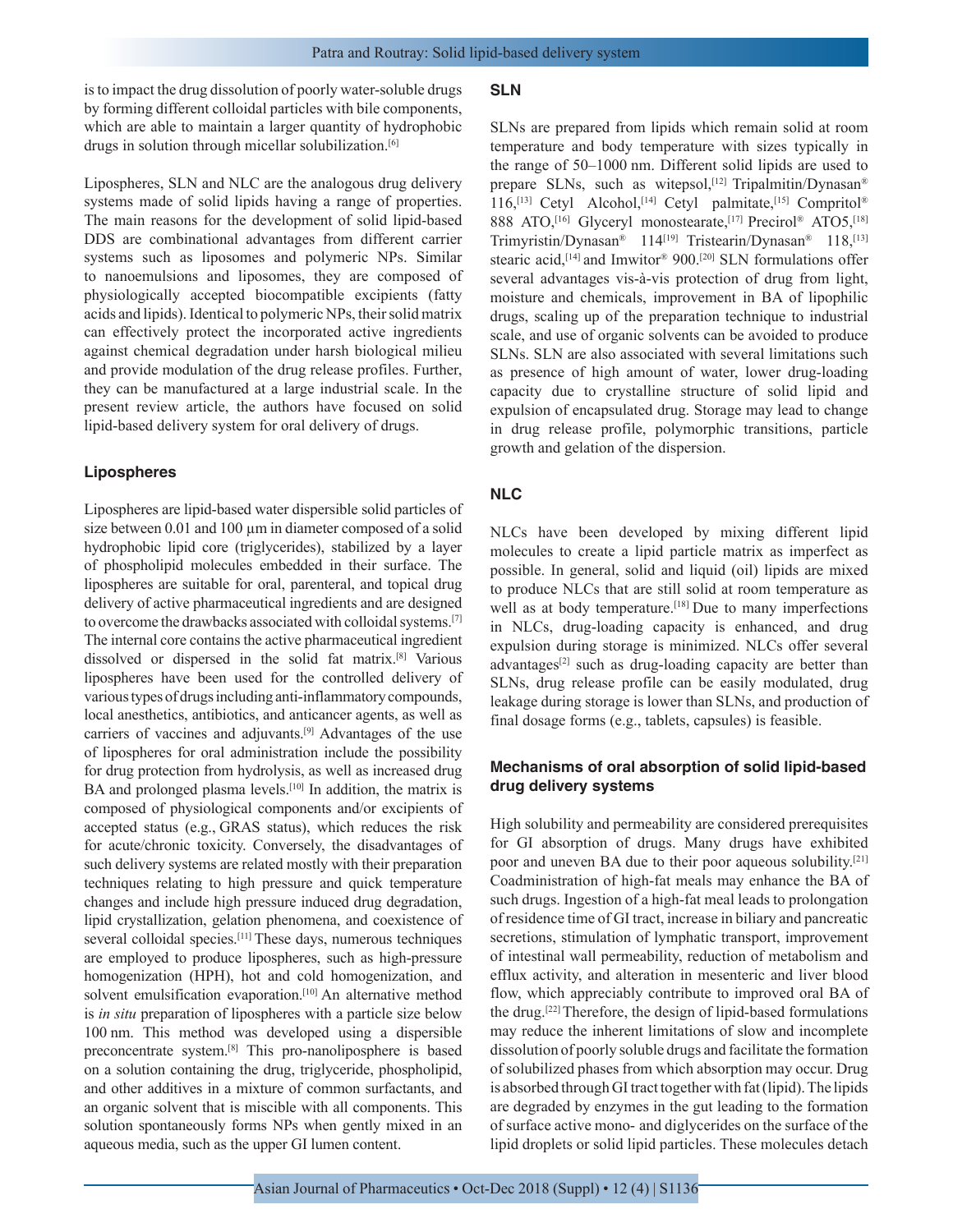and form micelles. Drug dissolved in the lipid is taken up to the micelle (solubilized) during the detachment and micelleforming process. These micelles then interact with surfaceactive bile salts and form mixed micelles. Subsequently, the drug is absorbed together with the micelles. Materials absorbed across the small intestine epithelial cells can enter either lymphatic or blood capillaries. The majority of orally administered drugs reach to the systemic circulation by absorption into the portal blood. However, some extremely lipophilic compounds (log  $P > 5$ ) reach to the systemic circulation through lymphatic route. Hence, lipid can augment lymphatic uptake of several drugs, especially lipophilic drugs or large molecular weight macromolecules.[23] Furthermore, lymphatic capillaries are significantly more permeable to NPs than the blood capillaries. Drugs that are absorbed through the intestinal lymphatic system are protected from hepatic first-pass metabolism due to the unique anatomy and physiology. The oral BA of the drugs, which undergo high hepatic first-pass metabolism, can, therefore, be significantly enhanced by transport through the lymphatic system.[24] However, lymphatic absorption depends on the length of the fatty acid chains. Khoo *et al*. [25] found that long-chain triglycerides are more effective in promoting absorption in comparison to medium-chain triglycerides. Researchers have shown that fatty acids with C-14 chains to C-18 chains promote lymphatic absorption.

## **Preparation of solid lipid-based drug delivery systems**

Various formulation techniques exist for the production of lipospheres, SLNs, and NLCs. Among them, HPH and microemulsion techniques have demonstrated strong potential for scaling up to industrial production scale. The following sections describe different existing approaches for lipospheres, SLN, and NLC formulations. However, in some instances combination of different methods has been utilized to prepare the NPs.

#### **HPH**

HPH is a reliable and suitable technique for the preparation of lipid NPs. There are two types of HPH, hot HPH, and cold HPH.

#### **Hot HPH**

In this technique, initially, the lipids are melted at  $5-10^{\circ}$ C above their melting points and the drug is dissolved or homogeneously dispersed in the molten lipids. Simultaneously, a hot aqueous surfactant solution (preheated at the same temperature) is added to the drug-lipid molten mixture and homogeneously dispersed (pre-emulsion) by a high shear mixing device. Subsequently, this hot pre-emulsion is passed through high-pressure homogenizer at the same temperature. This homogenization process is repeated until the nanoemulsion of desired particle size is obtained. The obtained emulsion is then cooled down to room temperature. During this cooling down, lipid droplets of the emulsion re-crystallize and form lipid particles with solid matrix.[26]

## **Cold HPH**

In this method, the lipids are melted at  $5-10^{\circ}$ C above their melting points and the drug is dissolved or homogeneously dispersed in the molten lipids. Then, the molten mixture of drug-lipid is rapidly cooled down by means of liquid nitrogen or dry ice and subsequently milled to microparticles by means of a ball mill or mortar. These microparticles are suspended in a cold aqueous surfactant solution and then homogenized at or below room temperature forming lipid NPs. This cold HPH technique is suitable for hydrophilic or thermo-labile drugs as this method are expected to avoid temperature-induced drug degradation and drug distribution into the aqueous phase during homogenization.[26]

#### **Emulsification sonication**

The first part of this method is similar to HPH. The coarse hot oil-in-water emulsion obtained is ultrasonicated using probe sonicator till the desired sized nanoemulsion is formed. Finally, lipid NPs are obtained by allowing hot nanoemulsion to cool to room temperature.[27] However, metallic contamination of the product may happen during sonication by probe sonicator.

#### **Microemulsion**

In this method, first the solid lipids are melted, and the drug is dissolved/dispersed in the molten lipids. After that, aqueous surfactant–cosurfactant solution (pre-heated above the melting temperature of solid lipid) is added to the lipid melt with mild agitation to obtain transparent microemulsion. Subsequently, the microemulsion is dispersed in cold water  $(2-10\degree C)$  with mild agitation, where the microemulsion breaks into ultrafine nanoemulsion droplets which immediately crystallize to form SLNs.[28]

#### **Solvent emulsification evaporation**

In this technique, first, the lipids are dissolved in a waterimmiscible organic solvent (e.g., cyclohexane, chloroform, acetone, and dichloromethane) and then emulsified in an aqueous phase containing surfactants under continuous stirring. The organic solvent evaporates during emulsification, which results in lipid precipitation. As the whole formulation procedure can be conducted at room temperature, this technique is highly suitable for thermo-labile drugs.[29] However, the major concern is the production of very dilute dispersion that needs to be concentrated by means of ultrafiltration or evaporation. Another concern is the use of organic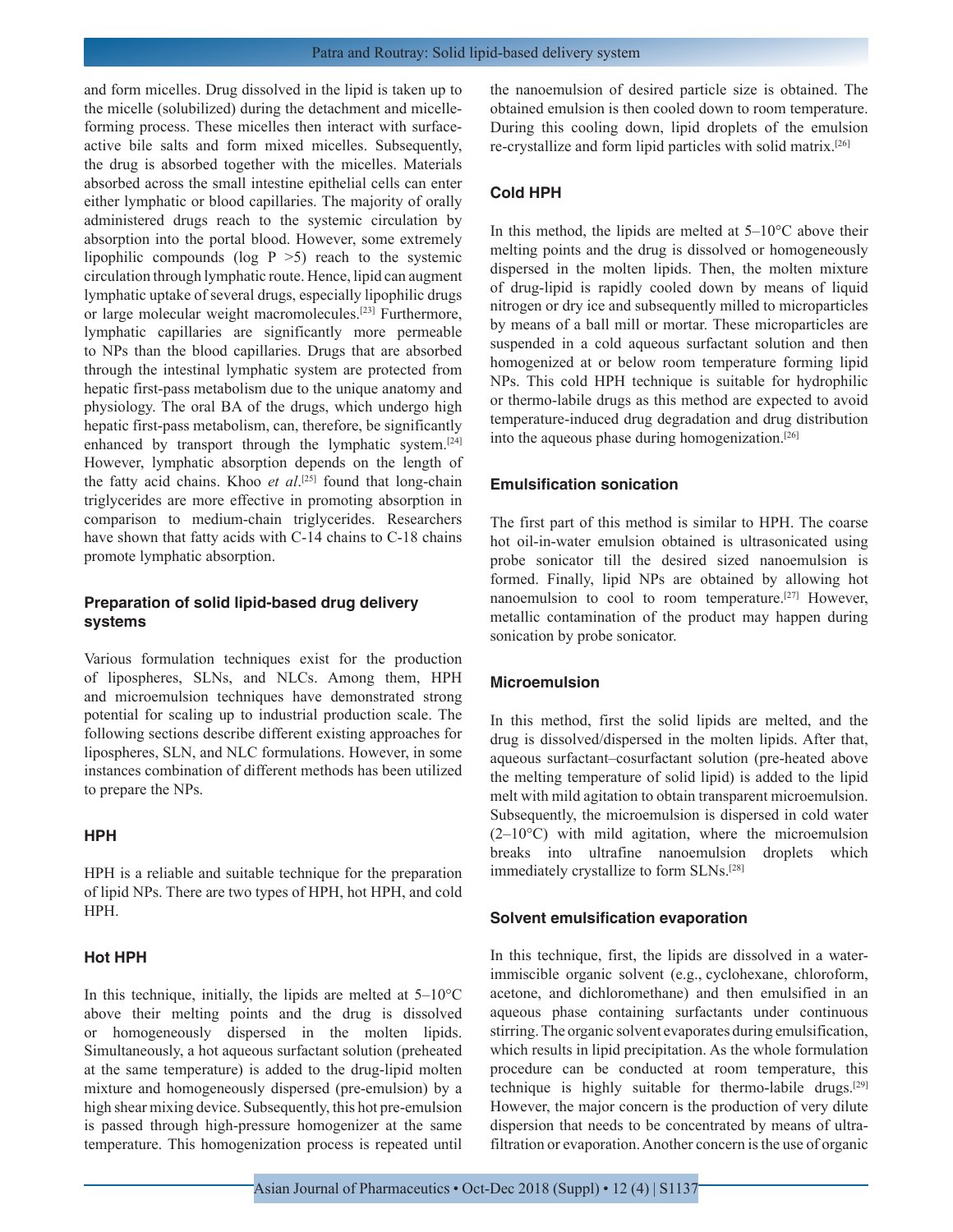solvent, some of which may remain in the final preparation.

## **Solvent diffusion**

In contrary to solvent emulsification evaporation technique, partially water-miscible organic solvents (e.g., benzyl alcohol and ethyl formate) are used in the solvent-diffusion technique.[30] In this case, organic solvents are mutually saturated with water to ensure the initial thermodynamic equilibrium of both liquids. The transient oil-in-water emulsion is passed into water under continuous stirring, which leads to solidification of dispersed phase forming lipid NPs due to diffusion of the organic solvent. However, similar to the microemulsion technique, dilute nanoparticle dispersion is produced, which needs to be concentrated by ultrafiltration or lyophilization. Usage of the organic solvent is also a concern as some of it may remain in the final preparation.

#### **Solvent injection**

In this method, lipids are dissolved in a water-miscible solvent (e.g., acetone, isopropanol, and methanol) or watermiscible solvent mixture and quickly injected into an aqueous solution of surfactants through an injection needle.<sup>[31]</sup> The advantages of this method are the easy handling and fast production process without technically sophisticated equipment (e.g., high-pressure homogenizer). However, the main disadvantage is the use of organic solvents.

#### **Double emulsion**

The double emulsion  $(w/o/w)$  method is based on solvent emulsification evaporation method.<sup>[32]</sup> This method is mainly for the production of lipid NPs loaded with hydrophilic drugs. In this case, the drug and stabilizer are encapsulated in the inner aqueous phase of the w/o/w double emulsion. A stabilizer is necessary to prevent drug partitioning to the outer aqueous phase during solvent evaporation. This type of formulations is usually named as "lipospheres" due to their comparatively larger particle size than SLNs.

#### **Melt dispersion ultrasonication method**

The lipids and phosphatidylcholine were blended and melted at a 10°C above the melting point of lipid along with the drug to form a uniform and clear oil phase. Meanwhile, the aqueous phase consisting of dispersing surfactant was maintained at the same temperature. The oil phase was added to the aqueous phase, and both phases were mixed by the aid of agitation at the same temperature to form a microemulsion. This warm microemulsion was diluted in cold water  $(2-3^{\circ}C)$ under mechanical stirring to form NLC dispersion.[33]

## **Characterization of solid lipid-based drug delivery**

#### **system**

There are several important characterization techniques as follows.

## **Particle size**

Particle size plays a critical role in the GI absorption and their clearance by the reticuloendothelial system.[34] Hence, the precise determination of the particle size is very important. Particle size <300 nm is advisable for the intestinal transport.

#### **Photon correlation spectroscopy (PCS)**

PCS and laser diffraction (LD) are the most widely used techniques for the particle size measurement of lipid NPs.[35] PCS is also known as dynamic light scattering. The fluctuation of the intensity of the scattered light, caused by particles movement, is measured by this technique.

## **Polydispersibility index (PDI)**

As lipospheres, SLNs, and NLCs are usually polydisperse in nature, measurement of PDI is important to know the size distribution of the NPs.[35] Lower PDI value is indicative for the monodispersed nanoparticle. Most of the researchers accept PDI value <0.3 as an optimum value.

## **Zeta potential (ZP)**

The ZP indicates the overall charge a particle acquires in a specific medium.<sup>[35]</sup> Stability of the nanodispersion during storage can be predicted form the ZP value. The ZP indicates the degree of repulsion between close and similarly charged particles in the dispersion. High ZP indicates highly charged particles. In general, high ZP (negative or positive) prevents aggregation of the particles due to electric repulsion and electrically stabilizes the nanoparticle dispersion. On the other hand, in the case of low ZP, attraction exceeds repulsion, and the dispersion coagulates or flocculates. However, this assumption is not applicable for all colloidal dispersion, especially the dispersion which contains steric stabilizers. The ZP value of −30 mV is enough for good stabilization of nanodispersion. The ZP of the nanodispersions can be determined by PCS.

#### **Shape and morphology**

Scanning electron microscopy (SEM), transmission electronmicroscopy (TEM), and atomic force microscopy are very useful techniques to determine the shape and morphology of lipid NPs.<sup>[36]</sup> These techniques can also determine the particle size and size distribution. SEM utilizes electron transmission from the sample surface, whereas TEM utilizes electron transmission through the sample.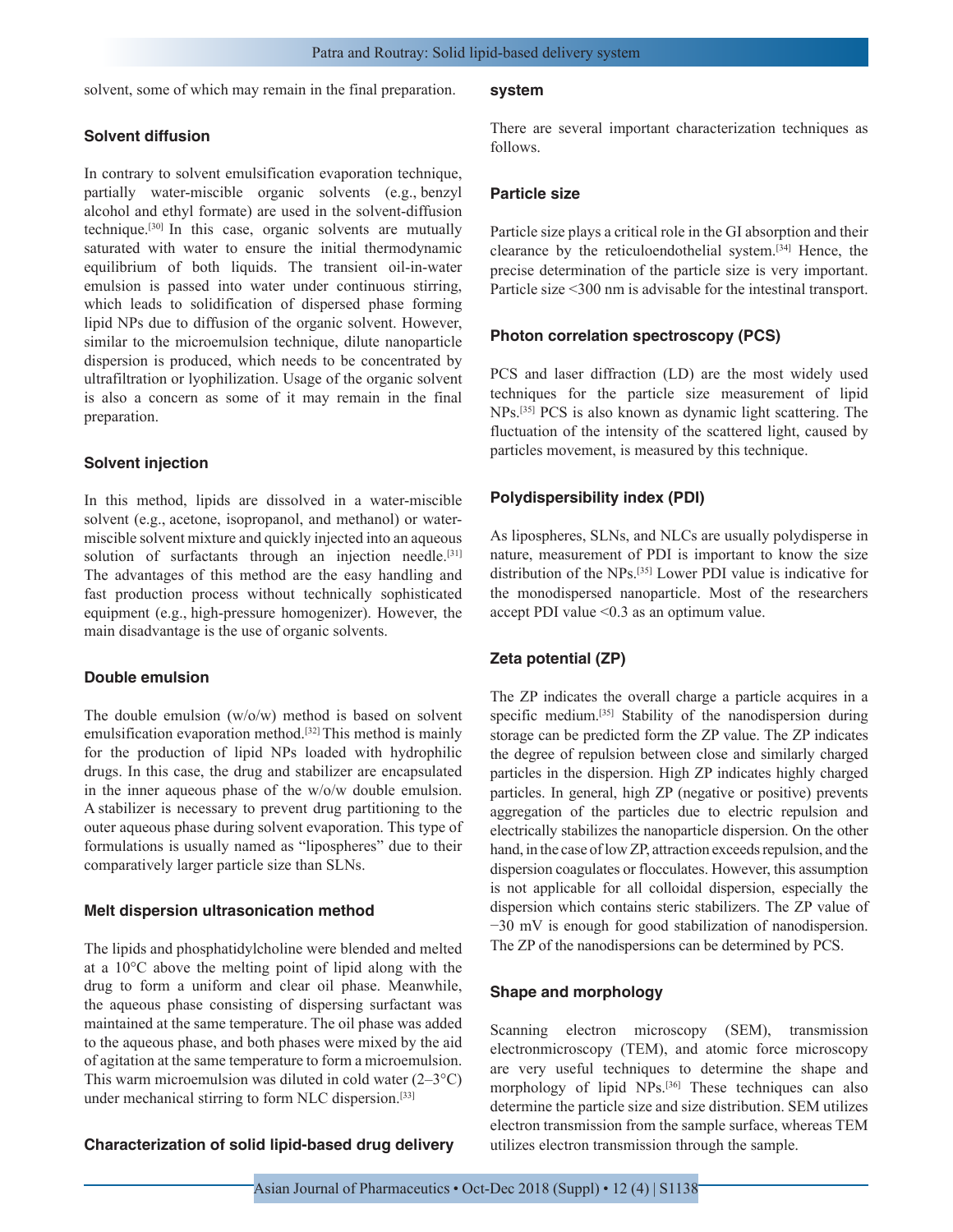#### **Crystallinity and polymorphism**

Determination of the crystallinity of the components of lipospheres, SLN and NLC formulations are crucial as the lipid matrix, as well as the incorporated drug, may undergo a polymorphic transition leading to a possible undesirable drug expulsion during storage.[36] Lipid crystallinity is also strongly correlated with drug incorporation and release rates. Thermodynamic stability and lipid packing density increase, whereas drug incorporation rates decrease in the following order: Supercooled melt, α-modification, β′-modification, and β-modification. However, lipid crystallization and modification changes might be highly retarded due to the small size of the particles and the presence of emulsifiers.

## **Differential scanning calorimetry (DSC) and X-ray diffraction (XRD)**

DSC and XRD are two widely used techniques to determine the crystallinity and polymorphic behavior of the components of the SLNs/NLCs.[36] DSC provides information on the melting and crystallization behavior of all solid and liquid constituents of the particles, whereas XRD can identify specific crystalline compounds based on their crystal structure.

#### **Regulatory aspects**

One of the key pre-requisites for introducing new technology and new products to the market is meeting regulatory requirements, not only with regard to excipients but also qualification and validation of production lines.[37] In general, for the production of lipid NPs, only excipients accepted by the regulatory authorities are used, which means excipients with a GRAS status (FDA). In the latter case, these excipients need to be used in their accepted concentrations. If distinctly higher concentrations are used, a limited toxicity study might be necessary to prove the safety of the excipient in this concentration. All lipids, surfactants, and stabilizers used in the production of capsules, pellets, and tablets can be fully exploited for the production of oral lipid suspensions. There is definitely no lack of accepted excipients.

#### **Oral administration**

Several drugs have been formulated as lipospheres, SLN, and nano lipid carriers (NLC). The following sections discuss about the studies performed on different drugs for oral administration through lipospheres, SLNs, and NLCs. Summarized literature on oral drug delivery of lipospheres [Table 1], SLN [Table 2] and NLC [Table 3] are presented in tabular form.

## **Lipospheres**

Carbamazepine: In a study, lipospheres of carbamazepine were prepared by melt dispersion technique using Precifac ATO 5 in the various drug-lipid ratios.[38] The effect of drug-lipid ratio, the surfactant added, emulsion stabilizer, and stirring speed also was identified as the key variables affecting the formation of discrete spherical lipospheres and drug release rate. The preparation conditions were optimized using 0.4% w/v span 20 (hydrophilic-lipophilic balance,  $HLB = 8.6$ ) as a surfactant and 1% w/v gelatin solution as a stabilizer in the presence of a high level of water. Increasing the lipid: Drug ratio produced more spherical, smooth, and round lipospheres. All the prepared lipospheres exhibited slow release profiles dictating the Higuchi mode of release. We saw that the higher the sphere size and the ratio of Precifac ATO 5, the slower is *in vitro* drug release.

Rifampicin (RMP): In another study novel cospray dried RMP phospholipid lipospheres (SDRPL) to influence on RMP solubility and oral BA.<sup>[39]</sup> Solid-state techniques were employed to characterize the liposphere formulation. SDRPL solubility was determined in distilled water. The oral BA of the lipospheres was evaluated in Sprague Dawley rats. Lipospheres exhibited amorphous, smooth spherical morphology with a significant increase  $(P<0.001)$  insolubility of SDRPL (2:1),  $350.9 \pm 23$  versus  $105.1 \pm 12$  µg/ml and SDRPL (1:1) 306.4  $\pm$  20 versus 105.1  $\pm$  12 µg/ml in comparison to RMP. SDRPL exhibited enhanced activity against *Mycobacterium* tuberculosis, H37Rv strain, with over two-folds less minimum inhibitory concentration than the free drug. Lipospheres exhibited higher peak plasma concentration, faster Tmax and enhanced area under the curve (AUC) in comparison to pure RMP. Thus, SDRPL represents a promising carrier system exhibiting enhanced antimycobacterial activity and oral BA of RMP.

Bovine serum albumin in another study, the challenge in the oral delivery of protein drugs is to enhance their oral BA.<sup>[40]</sup> Herein, we report the uniform-sized liposphere prepared by premix membrane emulsification combined with W1/O/W double-emulsion method as a potential oral carrier for proteins. The protein-loaded liposphere was composed of a hydrophobic poly (d, L-lactide-co-glycolide) (PLGA) core and the lipid molecules self-assembled at the interface of W1/O and O/W2. During the preparation, the protein structure was effectively maintained. Compared with PLGA microsphere, the liposphere achieved a higher loading capacity (LC, 20.18%), entrapment efficiency (EE, 90.82%), and a lower initial burst (24.73%). Importantly, the lipospheres also showed high transcytotic efficiency with human microfold cell (M cell) model, leading to a potential enhancement of intestinal absorption. This result, together with the above studies supported that the PLGA-lipid liposphere could be a promising platform for enhancing the proteins oral BA.

## **SLN**

Lopinavir, in a study, was successfully encapsulated in glyceryl behenate based Lo-SLN for its ultimate use to target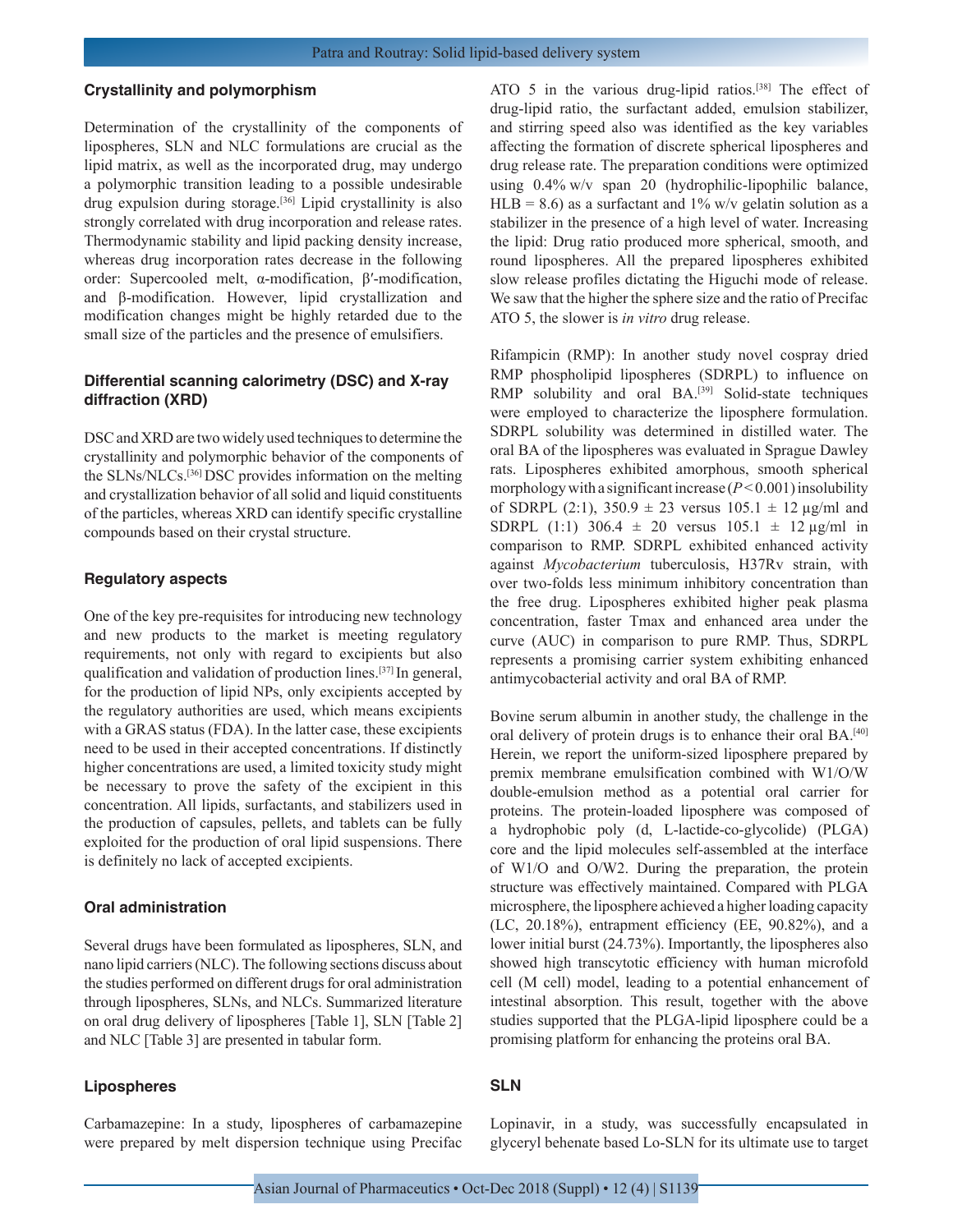#### Patra and Routray: Solid lipid-based delivery system

| Table 1: Literature review on lipospheres |                                                                                                                             |                                                                                      |                                                                                                                                                        |                   |  |
|-------------------------------------------|-----------------------------------------------------------------------------------------------------------------------------|--------------------------------------------------------------------------------------|--------------------------------------------------------------------------------------------------------------------------------------------------------|-------------------|--|
| Name of the drug                          | Lipids                                                                                                                      | <b>Method</b>                                                                        | <b>Results</b>                                                                                                                                         | <b>References</b> |  |
| <b>BSA</b>                                | <b>PLGA</b>                                                                                                                 | Premix membrane<br>emulsification combined with<br>W/O/W double-emulsion<br>method   | Enhancing the proteins oral<br>bioavailability                                                                                                         | $[40]$            |  |
| Placebo                                   | Compritol 888 ATO<br>Precirol ATO 5<br>Witepsol H15<br>Miglyol 812                                                          | Emulsification followed by<br>system cooling                                         | Durability and consistency<br>of the lipid microspheres<br>were better with Compritol<br>888 ATO                                                       | $[47]$            |  |
| Lercanidipine<br>hydrochloride            | <b>CSA</b>                                                                                                                  | Modified melt dispersion<br>technique                                                | Buoyant lipospheres with<br>sustain release                                                                                                            | $[48]$            |  |
| Glimepiride                               | Compritol 888 ATO                                                                                                           | Melt dispersion technique                                                            | Sustain release                                                                                                                                        | $[49]$            |  |
| Indomethacin                              | CSA, SA and CA                                                                                                              | Modified fusion method                                                               | Drug release was sustained<br>for 8 h                                                                                                                  | $[50]$            |  |
| Diclofenac<br>potassium                   | Phospholipon 98H<br>Softisan154                                                                                             | Fusion method                                                                        | Formulations exhibited good<br>analgesic effect compared<br>with the reference                                                                         | $[51]$            |  |
| Retinyl acetate and<br>progesterone       | Glyceryl<br>tristearate (tristearin),<br>glyceryl<br>tribehenate (tribehenin)<br>and glyceryl<br>tripalmitate (tripalmitin) | Melt dispersion technique,<br>solvent evaporation or w/o/w<br>double emulsion method | All drugs were released in a<br>control manner                                                                                                         | $[52]$            |  |
| Lithium carbonate                         | Beeswax, CSA,<br>Spermaceti CA                                                                                              | Meltable emulsified<br>dispersion cooling induced<br>solidification technique        | Results demonstrate the<br>potential use of waxes/fat for<br>the fabrication of controlled<br>release devices                                          | $[53]$            |  |
| Rifampicin                                | Lipoid S-75                                                                                                                 | Spray drying                                                                         | Lipospheres can be<br>produced by an industrially<br>viable, easily scalable<br>technology with capability<br>for modulating the size and<br>functions | $[39]$            |  |
| Ibuprofen                                 | Beeswax Phospholipon<br>90H                                                                                                 | Hot emulsification                                                                   | Improved analgesic and<br>anti-inflammatory activity for<br>the prolonged period of time                                                               | $[54]$            |  |
| Ofloxacin                                 | CA                                                                                                                          | Melt dispersion technique                                                            | Liposphere system enhance<br>the bioavailability of<br>ofloxacin by 2.45 fold after<br>oral administration                                             | $[55]$            |  |
| Pioglitazone<br>hydrochloride             | Compritol 888 ATO                                                                                                           | Melt<br>dispersion (homogenization)<br>technique                                     | High drug entrapment and<br>sustain release                                                                                                            | $[56]$            |  |

BSA: Bovine serum albumin, CSA: Cetostearyl alcohol, SA: Stearyl alcohol, CA: Cetyl alcohol

intestinal lymphatic vessels.[41] SLNs, with a mean particle size of 230 nm (PDI  $\leq 0.27$ ) and surface electrical charge of approximately −27 mV, were produced by hot homogenization process followed by ultrasonication. *In vitro* release studies at pH 6.8 phosphate buffer and pH 1.2 HCl 0.1 N showed a slow release in both media. From the intestinal lymphatic transport study, it became evident that SLN increased the cumulative percentage dose of lopinavir secreted into the lymph, which was 4.91-fold higher when compared with a conventional drug solution in methylcellulose 0.5% (w/v) as a suspending agent (Lo-MC). The percentage BA was significantly enhanced. The AUC for the Lo-SLN was 2.13 fold higher than that obtained for the Lo-MC of similar concentration. The shelf life of optimized formulation was assessed based on the remained drug content in the stabilized formulation and was shown to be 21.46 months**.**

Zaleplon (ZL), in another study, a hypnotic drug was formulated as SLN to improve oral BA  $(30\%)$ .<sup>[42]</sup> The SLNs of ZL were developed by using Box–Behnken design (BBD).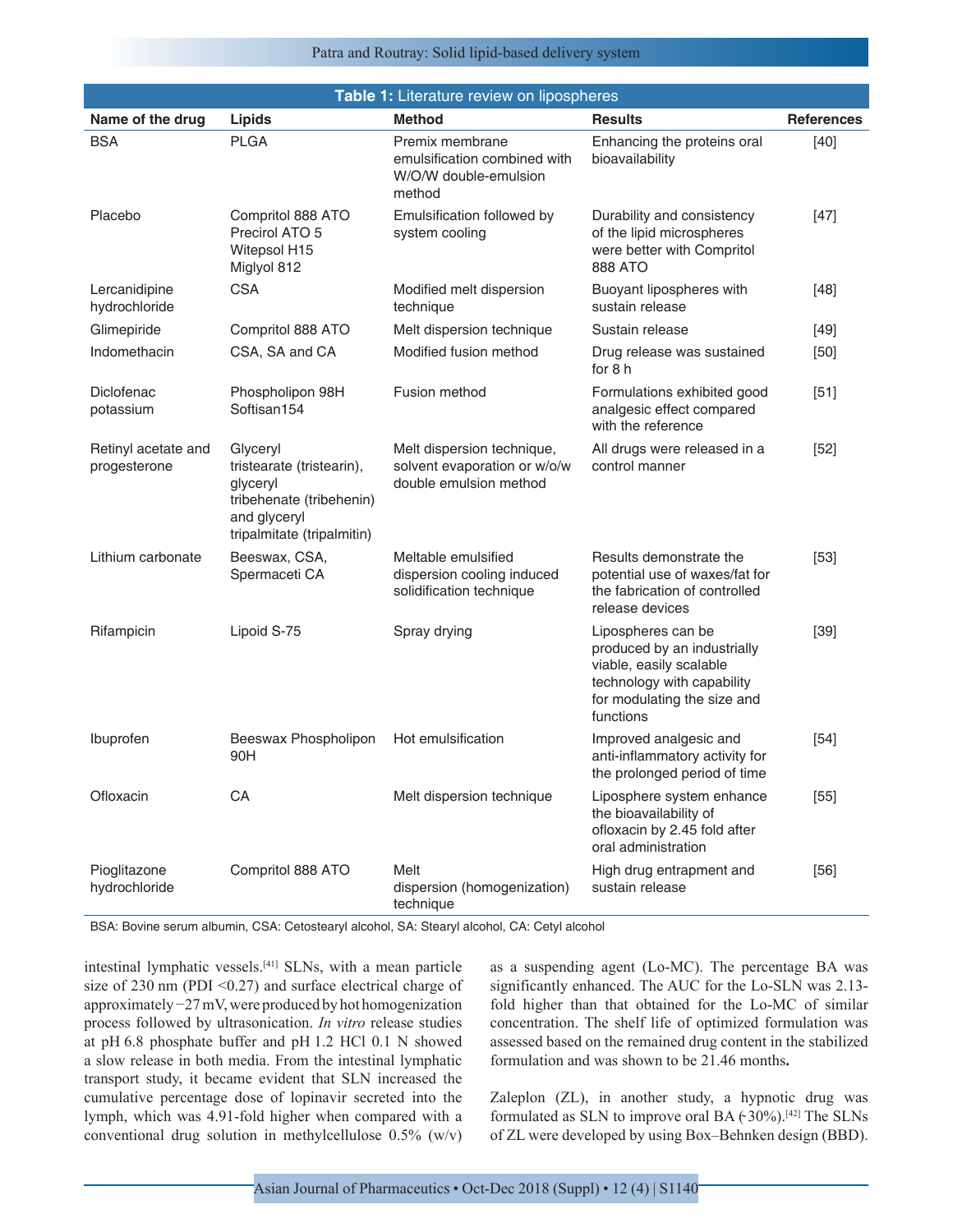| Patra and Routray: Solid lipid-based delivery system |  |  |  |  |
|------------------------------------------------------|--|--|--|--|
|------------------------------------------------------|--|--|--|--|

| Table 2: Literature review on solid-lipid nanoparticles |                                                                                          |                                                                                  |                                                                                                                                                                  |                   |  |
|---------------------------------------------------------|------------------------------------------------------------------------------------------|----------------------------------------------------------------------------------|------------------------------------------------------------------------------------------------------------------------------------------------------------------|-------------------|--|
| Name of the drug                                        | Lipids                                                                                   | <b>Method</b>                                                                    | <b>Results</b>                                                                                                                                                   | <b>References</b> |  |
| Zaleplon                                                | Compritol 888<br><b>ATO</b>                                                              | Film formation<br>method following hot<br>homogenization and<br>ultrasonication  | Controlled release with 2.66 times<br>improvement in oral bioavailability                                                                                        | $[42]$            |  |
| Simvastatin                                             | Compritol 888<br><b>ATO</b>                                                              | Solvent injection<br>method                                                      | SLN of simvastatin showed 220%<br>bioavailability and substantiating the<br>protective action of SLNs against liver<br>metabolism                                | $[43]$            |  |
| Houttuynia cordata<br>extract                           | Poloxamer 188<br>poloxamer 407                                                           | Hot homogenization<br>and ultrasonication<br>method followed by<br>freeze drying | Sustained release of quercitrin from<br>Houttuynia cordata extracts                                                                                              | $[57]$            |  |
| Hydrochlorothiazide                                     | Precirol ATO5                                                                            | Hot high-shear<br>homogenization<br>followed by<br>ultrasonication<br>method     | Increased diuretic effect and<br>a sustained drug release and,<br>consequently, enhanced HCT oral<br>bioavailability                                             | $[58]$            |  |
| Olmesartan<br>medoxomil                                 | Glyceryl<br>monostearate                                                                 | Solvent<br>emulsion-evaporation<br>method                                        | 2.32-fold enhancement in relative<br>bioavailability                                                                                                             | $[59]$            |  |
| Alendronate Sodium                                      | Glyceryl<br>monostearate,<br>stearic acid,<br>Compritol 888<br>ATO, and<br>Precirol ATO5 | Solvent injection<br>technique                                                   | Nanoparticles are a promising formula<br>for the delivery of alendronate sodium,<br>eliminating its esophageal side effects<br>and enhancing its bioavailability | [60]              |  |
| Efavirenz                                               | Compritol ATO<br>888, glyceryl<br>monostearate.<br>Precirol, stearic<br>acid             | Rotary evaporation<br>and homogenization                                         | Good stability and 10.98-fold increase<br>in AUC in comparison to ES                                                                                             | [61]              |  |
| Glibenclamide                                           | Precirol<br>Compritol                                                                    | Emulsion of solvent<br>evaporation<br>technique                                  | Significantly stronger hypoglycemic<br>effect with respect to the drug alone,<br>in terms of both shorter onset time and<br>longer duration of the effect        | [62]              |  |

ES: Efavirenz suspension

A design space with three formulation variables at three levels was evaluated in BBD. Amount of lipid (A1), amount of surfactant  $(A2)$ , and concentration of co-surfactant  $(\%)(A3)$ were selected as independent variables, whereas, particle size (B1), entrapment efficiency (B2), and ZP (ZP, B3) as responses. ZL-SLNs were prepared by hot homogenization with ultrasonication method and evaluated for responses to obtain optimized formulation. *In vivo* studies were performed in Wistar rats. The optimized formulation with 132.89 mg of lipid, 106.7 mg of surfactant and 0.2% w/v of cosurfactant ensued in the NPs with 219.9  $\pm$  3.7 nm of size,  $-25.66 \pm$ 2.83 mV surface charge, and  $86.83 \pm 2.65\%$  of entrapment efficiency. SEM studies confirmed the spherical shape of SLN formulations. The DSC and XRD studies revealed the transformation of the crystalline drug to amorphous form in SLN formulation. *In vivo* studies in male Wistar rats demonstrated an improvement in the oral BA of ZL from SLN over control ZL suspension. The enhancement in the oral BA of ZL from SLNs, developed with the aid of BBD, explicated the potential of lipid-based NPs as a potential carrier in improving the oral delivery of this poorly soluble drug.

Simvastatin in another study, SLNs of simvastatin were developed to enhance oral BA by minimizing its first-pass metabolism.[43] SLNs were prepared by solvent injection technique and optimized by 23 full factorials experimental design using Design Expert software. The SLN formulations were optimized for the amount of compritol, the concentration of poloxamer, and volume of acetone to achieve desired responses of particle size, entrapment efficiency (EE), and cumulative drug release (CDR). Response surface plots were constructed to study the influence of each variable on each response, and the interactions between any two variables were also analyzed. Formulation F10 with a particle size of 271.18 nm, % EE of 68.16% and % CDR of 76.23%, and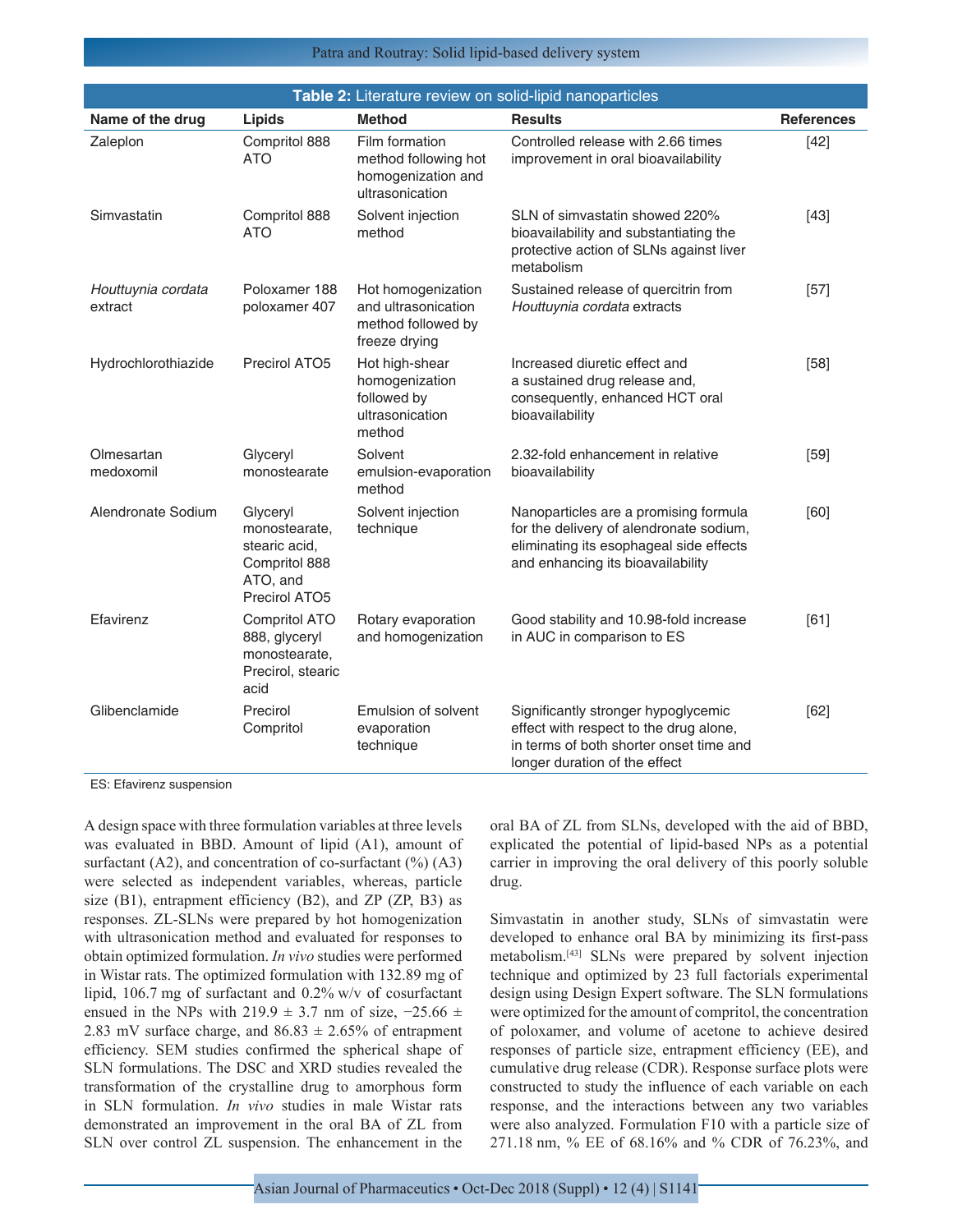#### Patra and Routray: Solid lipid-based delivery system

| Table 3: Literature review on nanostructured lipid carriers |                                                   |                                                                                        |                                                                                                                                       |                   |  |
|-------------------------------------------------------------|---------------------------------------------------|----------------------------------------------------------------------------------------|---------------------------------------------------------------------------------------------------------------------------------------|-------------------|--|
| Name of the drug                                            | Lipids                                            | <b>Method</b>                                                                          | <b>Results</b>                                                                                                                        | <b>References</b> |  |
| Atorvastatin                                                | 2% Gelucire® 43/01                                | Emulsification<br>using high-speed<br>homogenization<br>followed by<br>ultrasonication | Increase in bioavailability<br>as compared to atorvastatin<br>suspension and commercial product                                       | $[44]$            |  |
| Raloxifene<br>hydrochloride                                 | Glyceryl<br>monostearate and<br>Capmul MCM C8     | Solvent diffusion<br>method                                                            | 3.75-fold enhancements in<br>bioavailability with optimized<br>NLCs formulation than plain drug<br>suspension.                        | $[45]$            |  |
| Curcumin                                                    | N-acetyl-L-cysteine                               | Solvent evaporation<br>followed by<br>ultrasonication                                  | This approach could be a promising<br>drug delivery system for improving<br>the oral performance of BCS class<br>IV drugs             | [63]              |  |
| Sirolimus                                                   | Precirol ATO 5 oleic<br>acid                      | High-pressure<br>homogenization                                                        | 1.81-folds increase in oral<br>bioavailability                                                                                        | [64]              |  |
| Fenofibrate                                                 | Compritol 888 ATO,<br>Labrafil M 1944CS           | Hot homogenization<br>followed by an<br>ultrasonication method                         | A potential delivery system for<br>improvement of loading capacity<br>and control of drug release                                     | [65]              |  |
| Rosuvastatin                                                | Stearic acid<br>Compritol ATO 888<br>oleic acid   | High shear<br>homogenization<br>followed by<br>Ultrasonication                         | Enhanced bioavailability with<br>two-folds as compared to the<br>marketed conventional tablet                                         | [66]              |  |
| Tacrolimus                                                  | Capmul MCMC8<br>solution HS15<br>Compritol 888ATO | Modified SEPS and<br>modified HPH                                                      | NLCs seem to be tremendously<br>beneficial nanocarriers for<br>enhancing in vivo, lymphatic and<br>thereby therapeutic prospect of TL | [67]              |  |
| Carvedilol                                                  | Stearic acid and<br>oleic acid                    | Microemulsion followed<br>the probe sonication<br>technique                            | Remarkably improved the oral<br>bioavailability                                                                                       | [68]              |  |

SEPS: Solvent emulsification evaporation-probe sonication, HPH: High-pressure homogenization

highest desirability value of 0.645 was selected as optimized formulation. The optimized formulation was evaluated for biodistribution and pharmacokinetics by technetium-99m (Tc-99m) radiolabeling technique in mice. The relative BA of simvastatin from optimized SLNs was found to be 220%, substantiating the protective action of SLNs against liver metabolism. Simvastatin continuously entered in liver to exert its therapeutic action that was evidenced by biodistribution study even though the drug initially bypassed the liver metabolism.

#### **NLC**

Atorvastatin (AT) in a study, AT-NLCs were prepared by emulsification using high-speed homogenization followed by ultrasonication to improve its solubility and bypass hepatic effect.[44] The prepared NLCs showed particle size between  $162.5 \pm 12$  and  $865.55 \pm 28$  nm while ZP values varied between  $-34 \pm 0.29$  and  $-23 \pm 0.36$  mV. They also showed high encapsulation efficiency (>87%) and the amorphous state of the drug in a lipid matrix. Pharmacokinetic parameters of optimized formulation (NLC-1; composed of 2% Gelucire® 43/01, 8% capryol® PGMC, 2% Pluronic® F68, and 0.5% lecithin) revealed 3.6- and 2.1-fold increase in BA as compared to AT suspension and a commercial product (Lipitor®), respectively. These investigations demonstrated the superiority of NLCs for improvement of oral BA and *in vivo* performance of AT.

NLC formulation of Raloxifene (RLX) hydrochloride in another study showed improvement in oral BA.<sup>[45]</sup> RLX loaded NLCs were prepared by a solvent diffusion method using glyceryl monostearate and Capmul MCM C8 as solid lipid and liquid lipid, respectively. A full 3<sup>2</sup> factorial design was utilized to study the effect of two independent parameters, namely solid lipid to liquid lipid ratio and concentration of stabilizer on the entrapment efficiency of prepared NLCs. Solid-state characterization studies (DSC and XRD) in optimized formulation NLC-8 revealed the transformation of RLX from crystalline to amorphous form. Optimized formulation showed  $32.50 \pm 5.12$  nm average particle size and  $-12.8 \pm 3.2$  mV ZP that impart good stability of NLCs dispersion. *In vitro* release study showed burst release for initial 8 h followed by sustained release up to 36 h. *In vivo* pharmacokinetic study was carried out that showed 3.75-fold enhancements in BA with optimized NLCs formulation than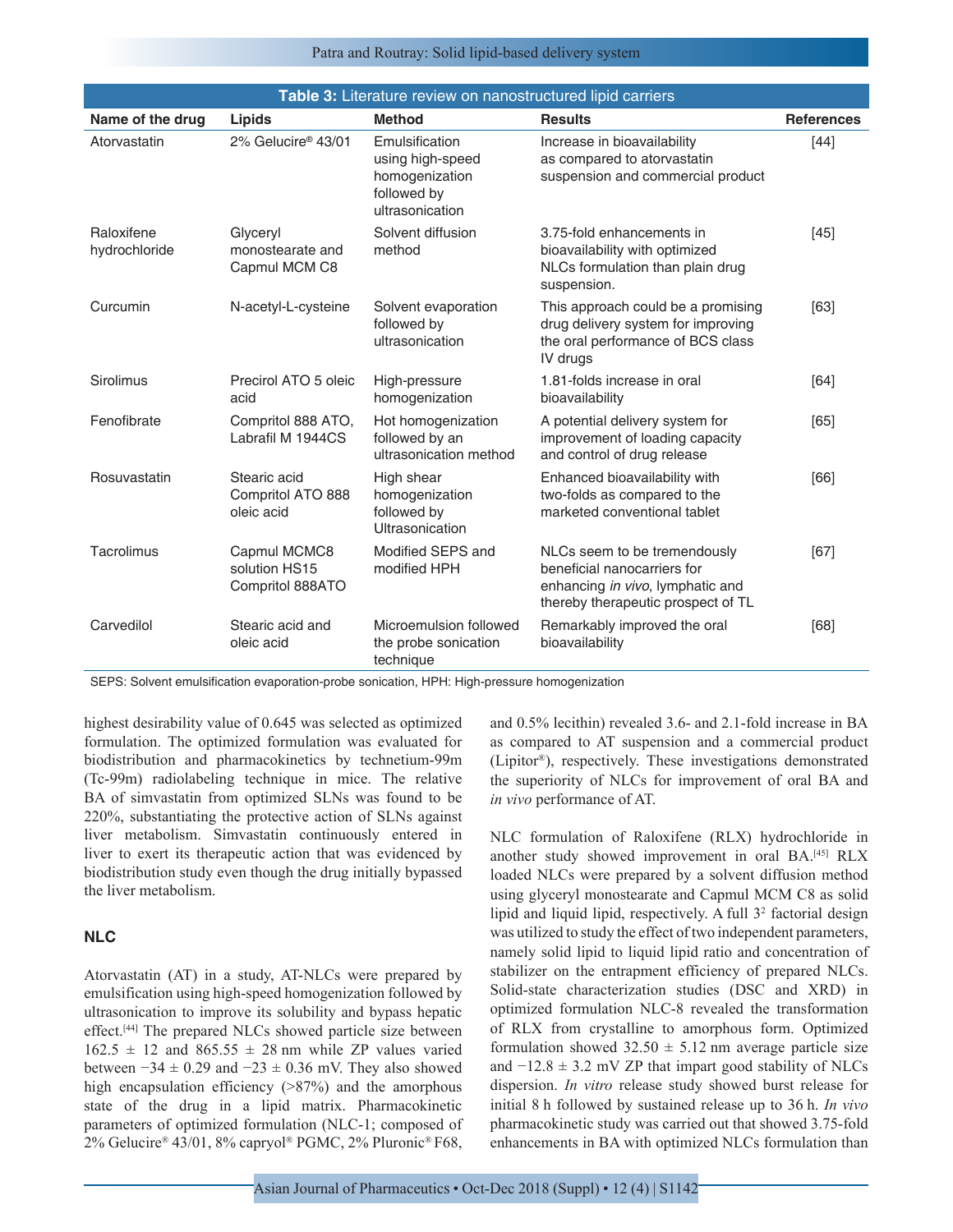plain drug suspension. These results showed the potential of NLCs for significant improvement in oral BA of poorly soluble RLX.

Baicalin in another study a novel baicalin-loaded NLC (BA-NLC) system for oral delivery to enhance the BA.[46] BA-NLC was prepared by emulsion evaporation and low temperature solidification technique and optimized by a fivefactor four-level uniform design. The results showed that the optimized BA-NLC was nearly spherical in shape with a mean diameter of 244.7 nm. The entrapment efficiency and drug loading were  $59.51 \pm 0.57\%$  and  $3.54 \pm 0.11\%$ , respectively. *In vitro* drug release revealed a pattern with burst release initially and sustained release afterward for BA-NLC. Moreover, BA-NLC exhibited prolonged MRT and increased AUC compared to pure BA. All the detailed evidence indicated that BA-NLC could be a potential delivery system for the oral administration of BA.

## **CONCLUSION**

The present intense interest in solid lipid-based drug delivery system in oral delivery is resulting in large amounts of research funding into the use of solid lipids as potential drug delivery systems such as lipospheres, SLN, and nanostructured lipid carriers. In the present review article, we have critically reviewed lipid-based drug delivery systems such as lipospheres, SLN, and NLC as potential oral drug delivery systems for various drugs to improve oral BA, sustain/control release, and to improve stability. Highly lipophilic and poorly water-soluble compounds that also undergo extensive presystemic intestinal metabolism are the ultimate candidates for incorporation into solid lipid-based drug delivery systems to obtain increased and less variable BA. Increase in biliary and pancreatic secretions, stimulation of lymphatic transport, improvement of intestinal wall permeability, reduction of metabolism and efflux activity, and alteration in mesenteric and liver blood flow, which appreciably contribute to improved oral BA of the drug.

## **REFERENCES**

- 1. Das S, Chaudhury A. Recent advances in lipid nanoparticle formulations with solid matrix for oral drug delivery. AAPS PharmSciTech 2011;12:62-76.
- 2. Radtke M, Souto EB, Müller RH. Nanostructured lipid carriers: A novel generation of solid lipid drug carriers. Pharm Technol Eur 2005;17:45-50.
- 3. Chime SA, Attama AA, Builders PF, Onunkwo GC. Sustained-release diclofenac potassium-loaded solid lipid microparticle based on solidified reverse micellar solution: *In vitro* and *in vivo* evaluation. J Microencapsul 2013;30:335-45.
- 4. Fouad EA, El-Badry M, Mahrous GM, Alsarra V, Alashbban Z, Alanazi FK. *In vitro* investigation for

embedding dextromethorphan in lipids using spray drying. Digest J Nano Biol 2011;6:1129-39.

- 5. Chime SA, Onyishi VI, Brown SA, Attama AA, Idogwu EC, Onunkwo GC. Diclofenac potassium–loaded dika fat solid lipid microparticles: *In vitro* and *in vivo* characterisation. Biol Med Rx 2013b;1:227-34.
- 6. Porter CJ, Trevaskis NL, Charman WN. Lipids and lipid-based formulations: Optimizing the oral delivery of lipophilic drugs. Nat Rev Drug Discov 2007;6:231-48.
- 7. Domb AJ, Bergelson L, Amselem S. Lipospheres for controlled delivery of substances. Microencapsulation, Methods and Industrial Applications. New York: Marcel Dekker; 1996. p. 377.
- 8. Bekerman T, Golenser J, Domb A. Cyclosporin nanoparticulate lipospheres for oral administration. J Pharm Sci 2004;93:1264-70.
- 9. Elgart A, Cherniakov I, Aldouby Y, Domb AJ, Hoffman A. Lipospheres and pro-nano lipospheres for delivery of poorly water soluble compounds. Chem Phys Lipids 2012;165:438-53.
- 10. Souto EB, Muller RH. Lipid nanoparticles (SLN and NLC) for drug delivery. In: Ranch S, editor. Nanoparticles for Pharmaceutical Applications. California: American Scientific Publishers; 2007. p. 103-22.
- 11. Mehnert W, Mäder K. Solid lipid nanoparticles: Production, characterization and applications. Adv Drug Deliv Rev 2001;47:165-96.
- 12. Campos DA, Madureira AR, Gomes AM, Sarmento B, Pintado MM. Optimization of the production of solid witepsol nanoparticles loaded with rosmarinic acid. Colloids Surf B Biointerfaces 2014;115:109-17.
- 13. Manjunath K, Venkateswarlu V. Pharmacokinetics, tissue distribution and bioavailability of clozapine solid lipid nanoparticles after intravenous and intraduodenal administration. J Control Release 2005;107:215-28.
- 14. Varshosaz J, Minayian M, Moazen E. Enhancement of oral bioavailability of pentoxifylline by solid lipid nanoparticles. J Liposome Res 2010;20:115-23.
- 15. Kumar VV, Chandrasekar D, Ramakrishna S, Kishan V, Rao YM, Diwan PV, *et al.* Development and evaluation of nitrendipine loaded solid lipid nanoparticles: Influence of wax and glyceride lipids on plasma pharmacokinetics. Int J Pharm 2007;335:167-75.
- 16. Hu L, Xing Q, Meng J, Shang C. Preparation and enhanced oral bioavailability of cryptotanshinoneloaded solid lipid nanoparticles. AAPS PharmSciTech 2010;11:582-7.
- 17. Luo Y, Chen D, Ren L, Zhao X, Qin J. Solid lipid nanoparticles for enhancing vinpocetine's oral bioavailability. J Control Release 2006;114:53-9.
- 18. Chen CC, Tsai TH, Huang ZR, Fang JY. Effects of lipophilic emulsifiers on the oral administration of lovastatin from nanostructured lipid carriers: Physicochemical characterization and pharmacokinetics. Eur J Pharm Biopharm 2010;74:474-82.
- 19. Martins S, Silva AC, Ferreira DC, Souto EB. Improving oral absorption of salmon calcitonin by trimyristin lipid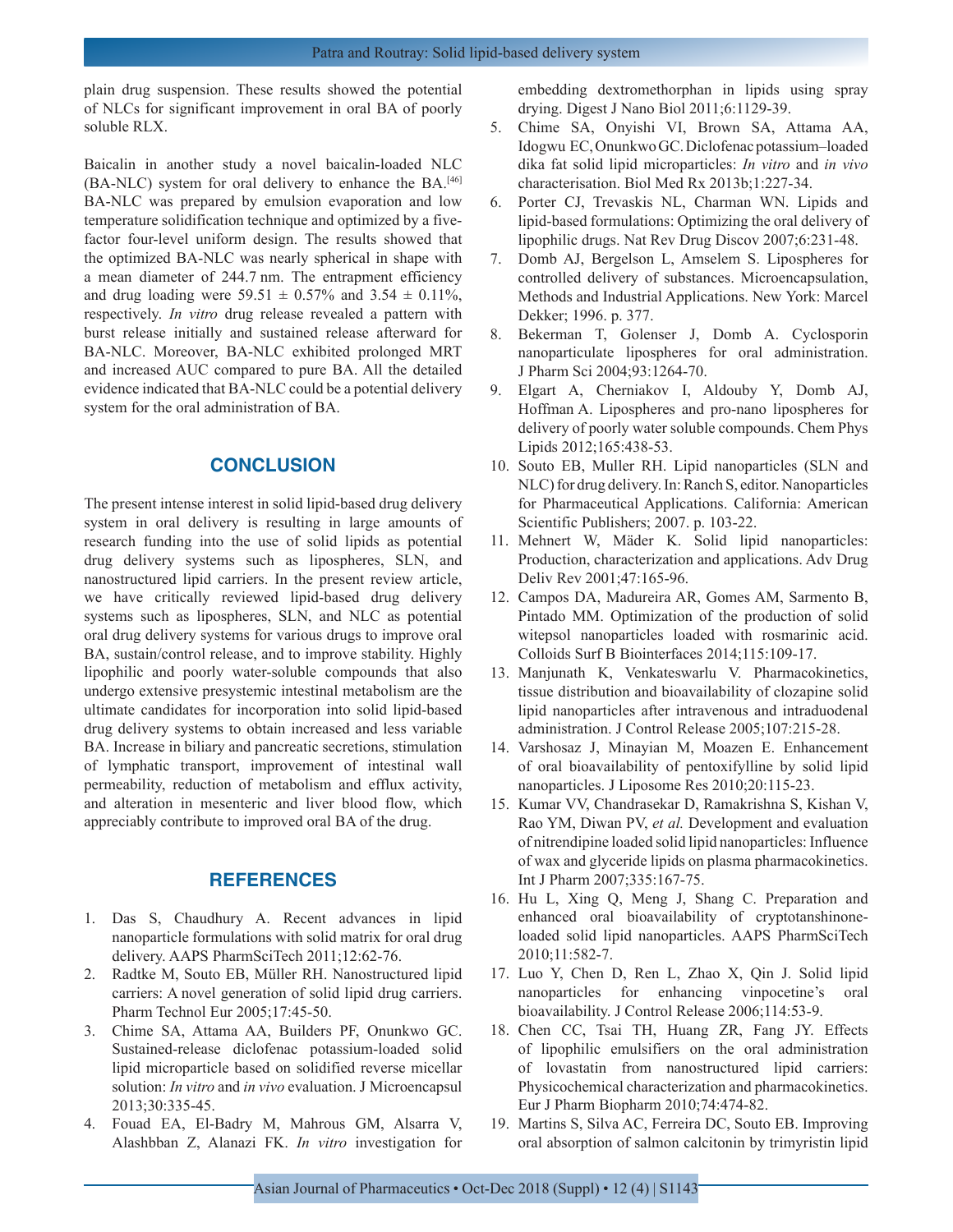nanoparticles. J Biomed Nanotechnol 2009;5:76-83.

- 20. Müller RH, Runge SA, Ravelli V, Thünemann AF, Mehnert W, Souto EB, *et al.* Cyclosporine-loaded solid lipid nanoparticles (SLN): Drug-lipid physicochemical interactions and characterization of drug incorporation. Eur J Pharm Biopharm 2008;68:535-44.
- 21. Chakraborty S, Shukla D, Mishra B, Singh S. Lipid an emerging platform for oral delivery of drugs with poor bioavailability. Eur J Pharm Biopharm 2009;73:1-5.
- 22. Wagner D, Spahn-Langguth H, Hanafy A, Koggel A, Langguth P. Intestinal drug efflux: Formulation and food effects. Adv Drug Deliv Rev 2001;50 Suppl 1:S13-31.
- 23. Martinez M, Amidon G, Clarke L, Jones WW, Mitra A, Riviere J, *et al.* Applying the biopharmaceutics classification system to veterinary pharmaceutical products. Part II. Physiological considerations. Adv Drug Deliv Rev 2002;54:825-50.
- 24. Trevaskis NL, Charman WN, Porter CJ. Lipid-based delivery systems and intestinal lymphatic drug transport: A mechanistic update. Adv Drug Deliv Rev 2008; 60:702-16.
- 25. Khoo SM, Shackleford DM, Porter CJ, Edwards GA, Charman WN. Intestinal lymphatic transport of halofantrine occurs after oral administration of a unitdose lipid-based formulation to fasted dogs. Pharm Res 2003;20:1460-5.
- 26. Kasongo KW, Müller RH, Walker RB. The use of hot and cold high pressure homogenization to enhance the loading capacity and encapsulation efficiency of nanostructured lipid carriers for the hydrophilic antiretroviral drug, didanosine for potential administration to paediatric patients. Pharm Dev Technol 2012;17:353-62.
- 27. Tran TH, Ramasamy T, Truong DH, Shin BS, Choi HG, Yong CS, *et al.* Development of vorinostat-loaded solid lipid nanoparticles to enhance pharmacokinetics and efficacy against multidrug-resistant cancer cells. Pharm Res 2014;31:1978-88.
- 28. Dudhipala N, Puchchakayala G. Capecitabine lipid nanoparticles for anti-colon cancer activity in 1,2-dimethylhydrazine-induced colon cancer: Preparation, cytotoxic, pharmacokinetic, and pathological evaluation. Drug Dev Ind Pharm 2018;44:1572-82.
- 29. Javan F, Vatanara A, Azadmanesh K, Nabi-Meibodi M, Shakouri M. Encapsulation of ritonavir in solid lipid nanoparticles: *In vitro* anti-HIV-1 activity using lentiviral particles. J Pharm Pharmacol 2017;69:1002-9.
- 30. Jawahar N, Hingarh PK, Arun R, Selvaraj J, Anbarasa A, Sathianarayanan S, *et al.* Enhanced oral bioavailability of an antipsychotic drug through nanostructured lipid carriers. Int J Biol Macromol 2018;110:269-75.
- 31. Alam M, Najmi AK, Ahmad I, Ahmad FJ, Akhtar MJ, Imam SS, *et al.* Formulation and evaluation of nano lipid formulation containing CNS acting drug: Molecular docking, *in vitro* assessment and bioactivity detail in rats. Artif Cells Nanomed Biotechnol 2018:1-2.
- 32. Muga JO, Gathirwa JW, Tukulula M, Jura WG. *In vitro* evaluation of chloroquine-loaded and heparin

surface-functionalized solid lipid nanoparticles. Malar J 2018;17:133.

- 33. Uprit S, Kumar Sahu R, Roy A, Pare A. Preparation and characterization of minoxidil loaded nanostructured lipid carrier gel for effective treatment of alopecia. Saudi Pharm J 2013;21:379-85.
- 34. Azhar Shekoufeh Bahari L, Hamishehkar H. The impact of variables on particle size of solid lipid nanoparticles and nanostructured lipid carriers; a comparative literature review. Adv Pharm Bull 2016;6:143-51.
- 35. Shrestha H, Bala R, Arora S. Lipid-based drug delivery systems. J Pharm (Cairo) 2014;80:1-10.
- 36. Yingchoncharoen P, Kalinowski DS, Richardson DR. Lipid-based drug delivery systems in cancer therapy: What is available and what is yet to come. Pharmacol Rev 2016;68:701-87.
- 37. Severino P, Andreani T, Macedo AS, Fangueiro JF, Santana MH, Silva AM, *et al.* Current state-of-art and new trends on lipid nanoparticles (SLN and NLC) for oral drug delivery. J Drug Deliv 2012;2012:750891.
- 38. Barakat NS, Yassin AE. *In vitro* characterization of carbamazepine-loaded precifac lipospheres. Drug Deliv 2006;13:95-104.
- 39. Singh C, Koduri LV, Bhatt TD, Jhamb SS, Mishra V, Gill MS, *et al. In vitro*-*in vivo* evaluation of novel co-spray dried rifampicin phospholipid lipospheres for oral delivery. AAPS PharmSciTech 2017;18:138-46.
- 40. Ma T, Wang L, TingyuanYang, Wang D, Ma G, Wang S, *et al.* PLGA-lipid liposphere as a promising platform for oral delivery of proteins. Colloids Surf B Biointerfaces 2014;117:512-9.
- 41. Aji Alex MR, Chacko AJ, Jose S, Souto EB. Lopinavir loaded solid lipid nanoparticles (SLN) for intestinal lymphatic targeting. Eur J Pharm Sci 2011;42:11-8.
- 42. Dudhipala N, Janga KY. Lipid nanoparticles of zaleplon for improved oral delivery by box-behnken design: Optimization, *in vitro* and *in vivo* evaluation. Drug Dev Ind Pharm 2017;43:1205-14.
- 43. Shah M, Chuttani K, Mishra AK, Pathak K. Oral solid compritol 888 ATO nanosuspension of simvastatin: Optimization and biodistribution studies. Drug Dev Ind Pharm 2011;37:526-37.
- 44. Elmowafy M, Ibrahim HM, Ahmed MA, Shalaby K, Salama A, Hefesha H, *et al.* Atorvastatin-loaded nanostructured lipid carriers (NLCs): Strategy to overcome oral delivery drawbacks. Drug Deliv 2017; 24:932-41.
- 45. Shah NV, Seth AK, Balaraman R, Aundhia CJ, Maheshwari RA, Parmar GR, *et al.* Nanostructured lipid carriers for oral bioavailability enhancement of raloxifene: Design and *in vivo* study. J Adv Res 2016; 7:423-34.
- 46. Jingjing L, Fang Z, Xiaoye Y, Aihua Y, Guangxi Z. Nanostructured lipid carriers for oral delivery of baicalin: *In vitro* and *in vivo* evaluation. Colloids Surfaces A Physicochem Eng Aspects 2015;466:154-9.
- 47. Sznitowska M, Wolska E, Baranska H, Cal K,